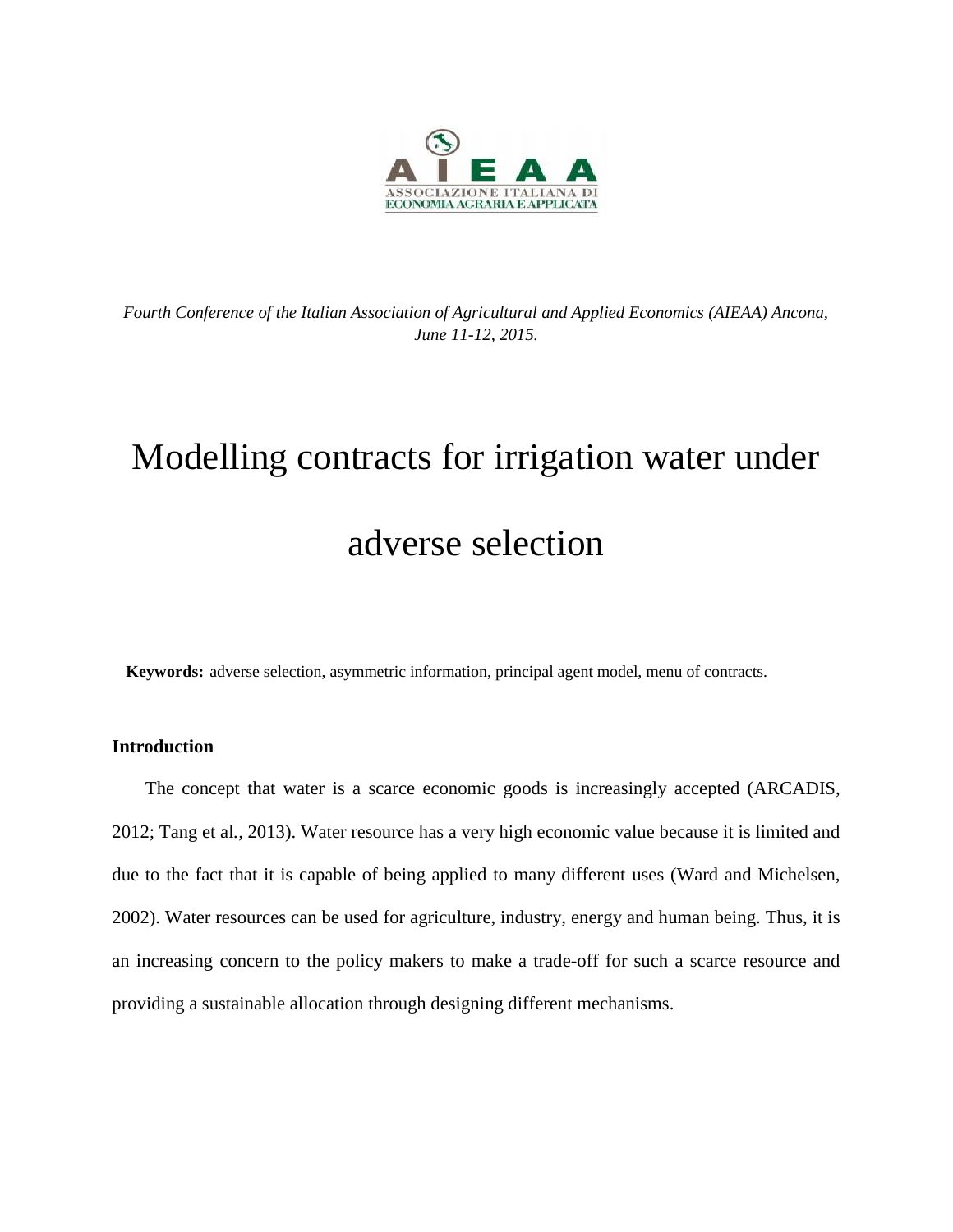Particularly, this research observes the agent's performance when the principal design a contract and proposes to the agent, who is in possession of some private information about his heterogeneity and shows his readiness to accept the contract or not.

The main objective of this study is to develop a theoretical approach to exploiting a new model which reduces the cost of adverse selection and to provide a worthy framework to better understand consequences of asymmetric information. Additionally, we try to show how can be modernized the water managements through a solid mechanism and efficient water charging in area study.

#### **Methodology**

In this paper we try to give an overview about relationship between water regulator and water users based in empirical data taken in Çukas (i.e. region of Albania) case study. The research evaluates alternative water pricing options using a principal agent model, in order to provide appropriate menu of contracts among different agents, following the model developed by Viaggi et al., (2010) and based on an adaptation of Moxe et al*.,* (1999).

The principal might be government, local institution or another institution which provides the menu of contracts for agents, which are represented by farmers who have an information advantage in term of their costs.

The non-linear model is build up through a mathematical formulation in order to design the menu of contracts to achieve the objective. The model is constrained in two farm types, then farmers (agents) are free to choose among the set of contracts from the menu, and the agent has an inalienable right to replace the contract's conditions, due to this becomes a principal's problem.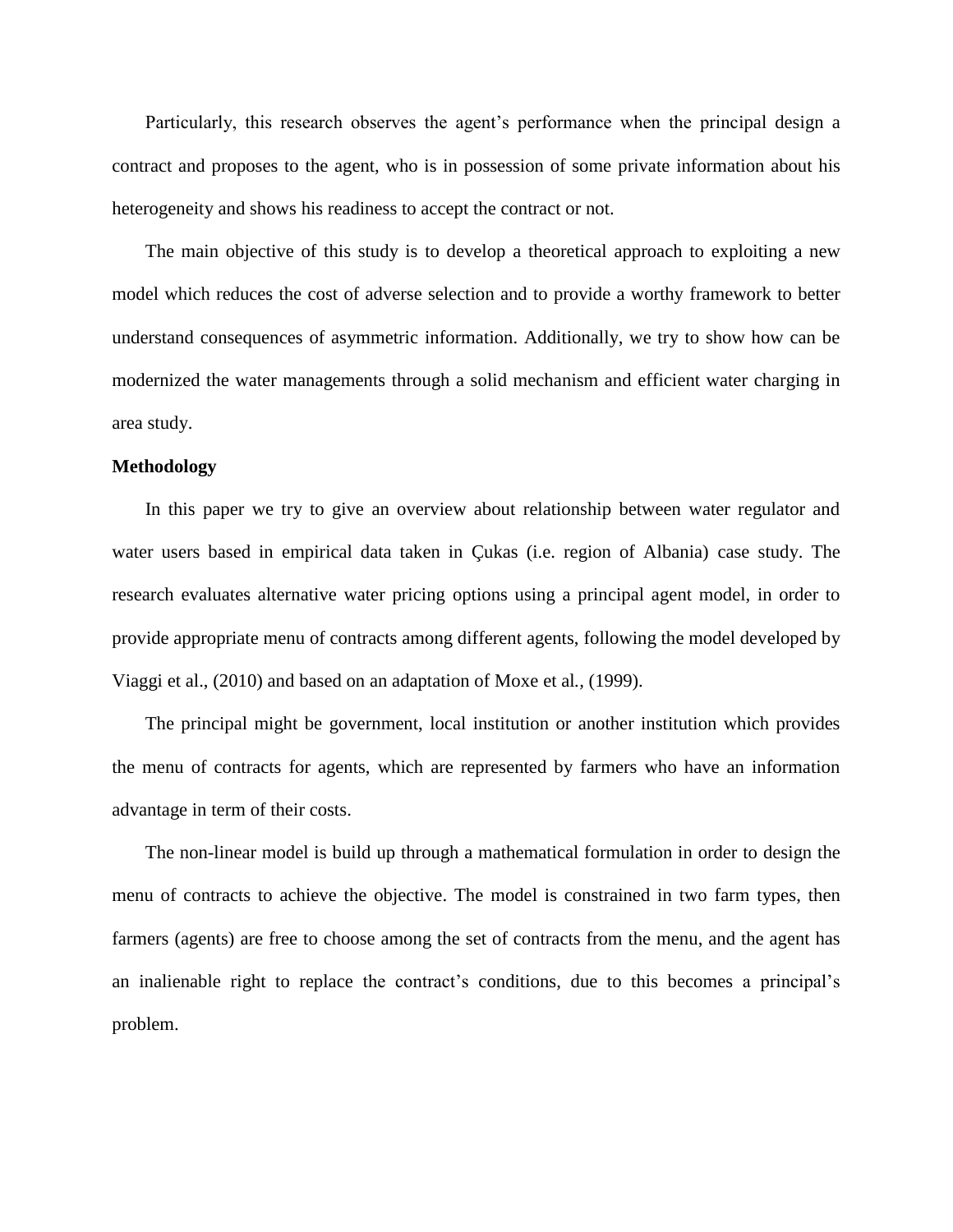The objective function is that utilitarian regulator aims to maximize the social welfare function via offering suitable contracts for all agents. Considering that agents are profit maximizes and the difference between each other is by their productivity, high productivity type  $(i=1)$  and low productivity type  $(i=2)$ . Correspondingly, the high productivity type uses a high input than low productivity type. However, the regulator provides price discrimination " $p_1$  and  $p_2$ " for water absorption, where the  $p_1$  is the payment for irrigation water for the high productivity farm type and  $p_2$  signify the payment for irrigation water for low productivity farm type.

The principal is in position to offer the menu of contracts, which must be suitable for different agents such that high productivity type to prefer the contract designed for him and the same for low productivity type. Since the regulator cannot observe farm's behaviour, for him become a problem revealing the farm choice from the set of menu of contracts. Generally, the principal has difficulties to reveal farm's information without receiving some cost.

If the regulator was able to observe farm types, the regulator would provide for farmers the menu of contracts that is the utility earned from the contract mast be greater than the farm's reserve utility. Thus, the marginal social cost is equal to the marginal social benefit, which happened in first best or under perfect information (Moxey et al., 1999). As the regulator is characterized by asymmetry of information, and being uncertain about farm heterogeneity, it is not possible for him to achieve the firs best allocation of resource, due to there is an incentive for farmers to cheat, choosing the contract as another farm type. This adverse selection is costly for the regulator because his utility function is reduced.

The challenge for the principal is developing a mechanism design which provides a menu of contracts where the agent's utility from the contract to be higher than his reservation utility out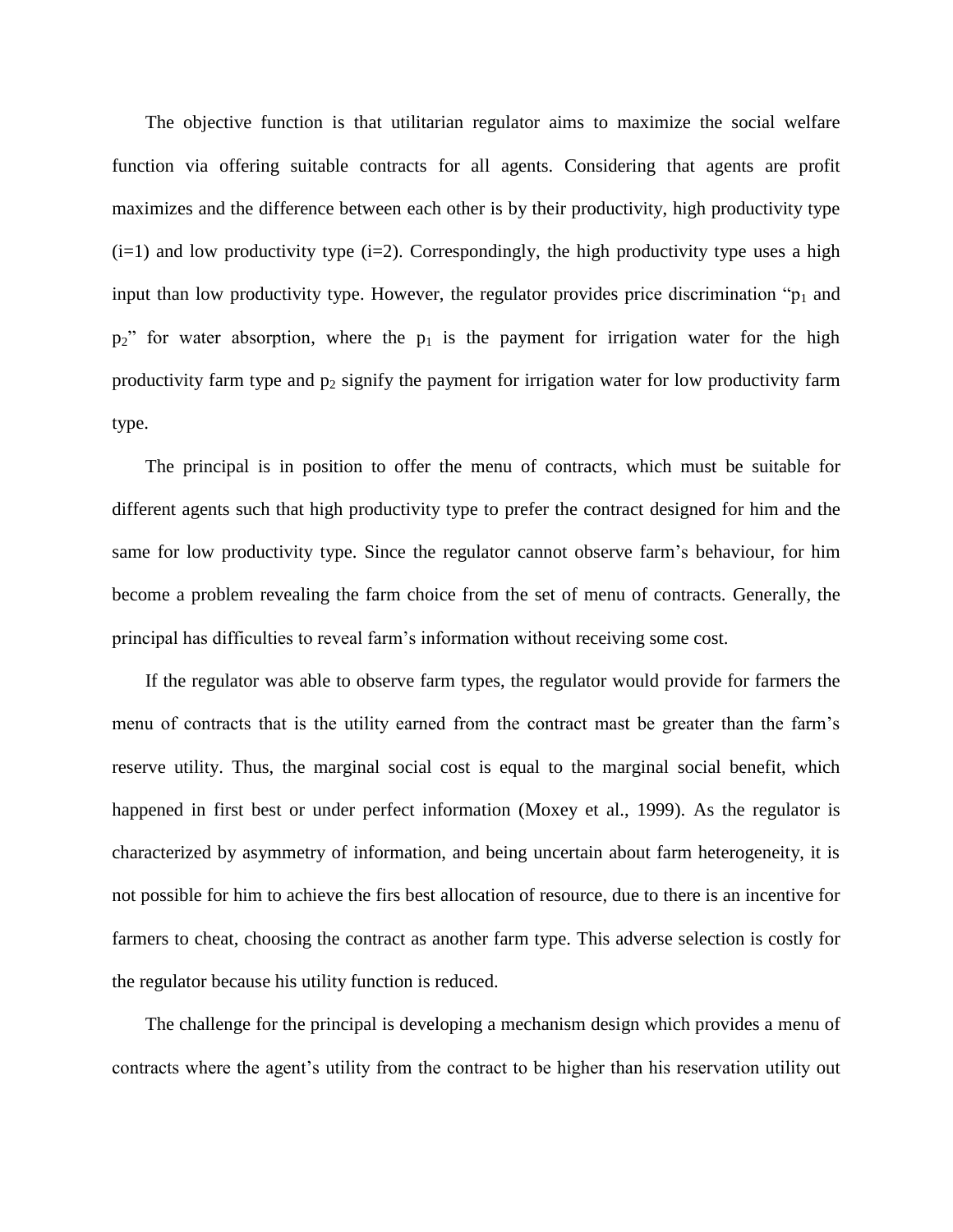the contract, also to be higher than his utility received choosing the contract intended for another farm type.

Even under adverse selection, those allocations can be characterized once one has described set of constraints (Laffont and Martimort, 2002): *incentive compatibility constraints* which remove the incentive for any agent to declare himself as another agent, *participation constraints* must also guarantee that each farmer is incentive to choose the type of contract that is designed for him.

Since first best was not feasible, in order to achieve the optimal solution, the principal can influence the agent's information elicitation decision by offering more contingent pay, (Garcia, 2014) or by reducing his cost of resource in such a way that make him incentive compatible.

#### **Results**

According to the preliminary results of this paper, it is observed that hidden information (adverse selection) impedes the adoption of modern tools in irrigation water charging. Nevertheless, by providing a menu of contracts which offers price discrimination for agents is achieved an optimal solution for water users and regulator itself. The first best contracting will work in theory if the regulator has enough information about agents, but in practise is difficult to think that first best will work, due to regulator would not have the detailed information about the agent's characteristics to offer such menu. In the presence of private information principal may set substantially smaller prices than they would do in the good state of nature when there is perfect information (Hoppe and Schmitz, 2015) in order to making the high productivity type indifferent to take the contracts decided for low productivity type. Hence, the optimal solution is achieved in second best of menu of contracts, and is one which guarantees that each farmer chooses from the menu the contract that is designed for him rather than to cheat. Furthermore, in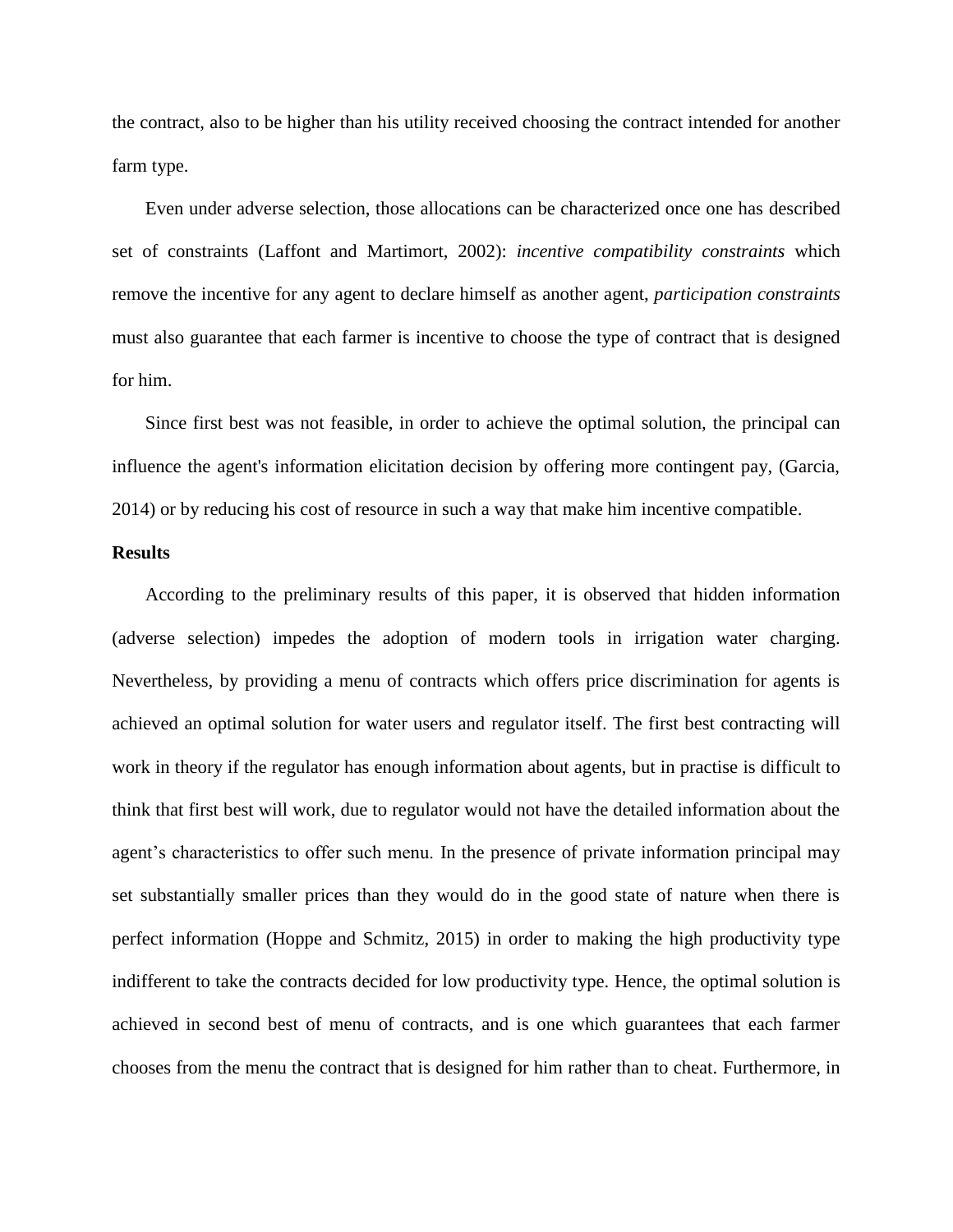second best of menu of contracts by shrinking the cost of water to the high productivity type, incentive compatibility constraints and participation constraints are satisfied. Yet, the social welfare under first best menu of contracts remains always higher than the social welfare in the second best, and this happen due to information assumptions are different. However, even under adverse selection, though a mechanism design the principal riches allocation efficiency.

### **Conclusion**

The purpose of the study is to provide a theoretical framework which shows how can be minimized the cost of information between principal and agent. In addition, in this paper we attempts to show that menu of contracts can be an appreciated instrument or can take place as an alternative approach of water pricing among farmers.

Based on the preliminary results, numerical differences among different menu of contract solutions are very narrow. This outcome is as consequence of limitations in finding suitable data to prove the model. Nonetheless, the paper still requires additional improvements and review in order to assimilate such issue. Hence, in future our intention is to develop more the mechanisms of water charging and to examine the design of appropriate menu of contracts for water users with respect to the asymmetric information.

#### **References**

- 1. ARCADIS. (2012). The role of water pricing and water allocation in agriculture in delivering sustainable water use in Europe. Final Report.
- 2. Garcia, D. (2014). Optimal contracts with privately informed agents and active principals. *Journal of Corporate Finance* 29: 695-709.